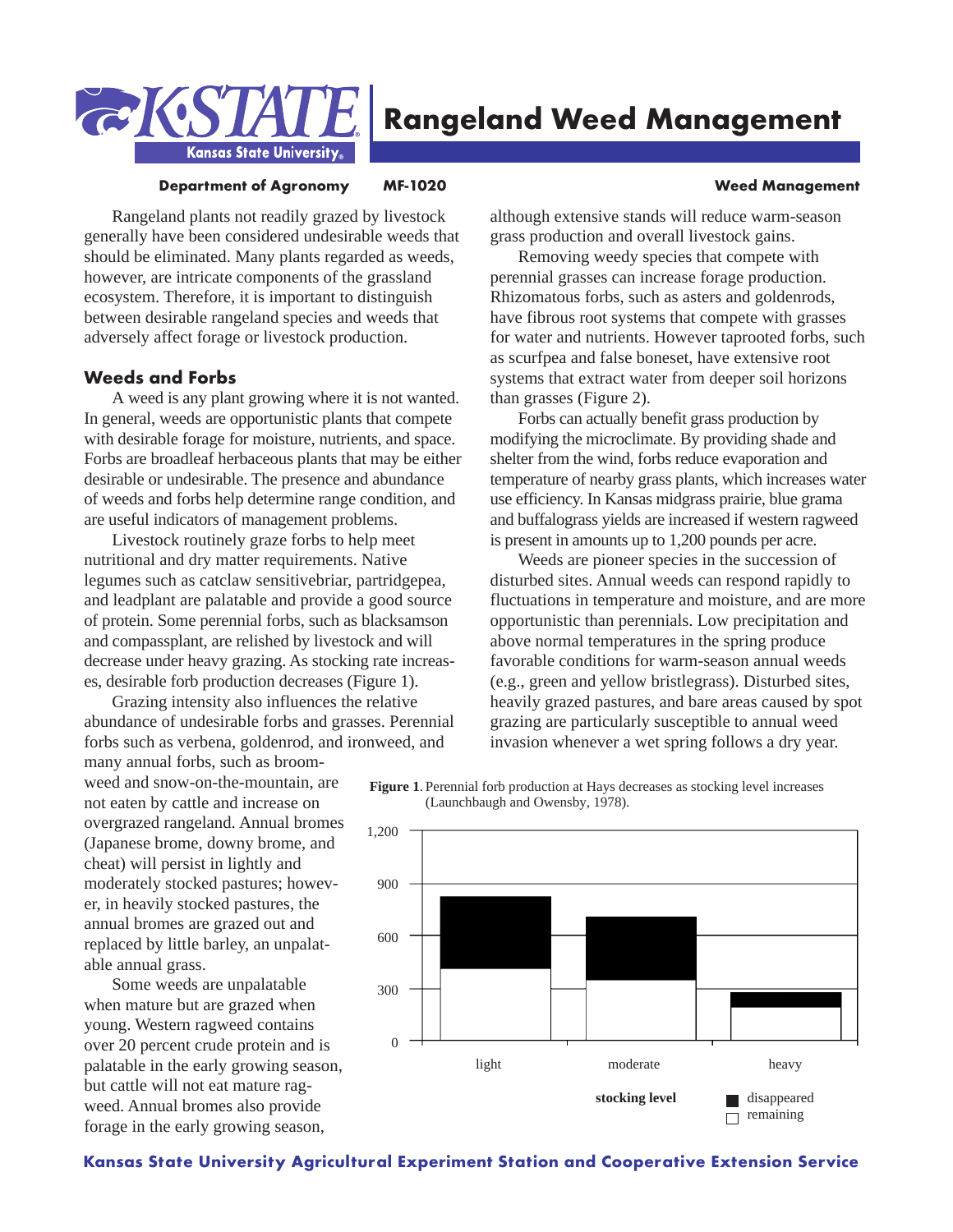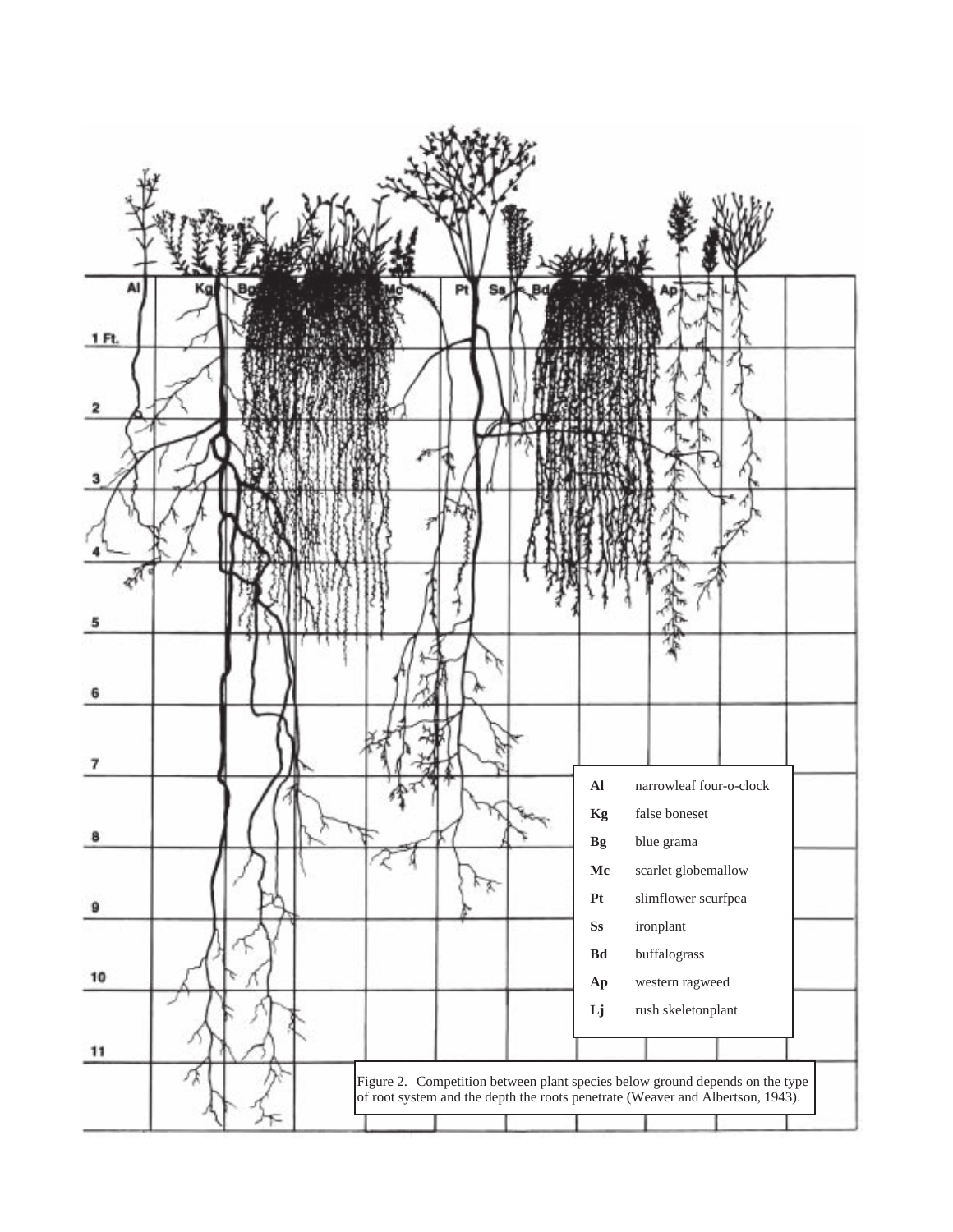Some weeds may not directly reduce herbage production but can adversely affect livestock performance. Dense stands interfere with grazing and hinder livestock travel. Weeds with spiny leaves, awned seeds, or a pungent odor discourage grazing of nearby forage.

### **Wildlife Habitat**

A balance of grasses, forbs, and woody plants increases habitat diversity and benefits wildlife. Edge, the boundary between different vegetation types, also is important in providing food, protection, and space. As a rule, good grazing management is not detrimental to wildlife.

Many forb species provide forage for wildlife, and are important in attracting and maintaining wildlife populations. Forb seeds, such as sunflower and ragweed, have higher energy content than wheat and sorghum and are valuable food sources for many birds.

## **Control Methods**

Controlling unwanted plants can be expensive and difficult. Poisonous, noxious, and invading weeds that are not compatible with range forage should be targeted for control. Many "weeds" are actually beneficial to livestock and wildlife, and the consequences of their removal should be considered before a control program begins. Because species respond differently to control attempts, accurate identification of the undesirable weed is important for successful management.

Forage production decreases as weed encroachment increases; at some level, weed populations become high enough to warrant control. To be justified, control of undesirable species must increase forage production or availability for livestock. Reducing unwanted plants to a tolerable level generally is more economical than attempting to eliminate them. Cost effectiveness increases when weeds are controlled on sites with high production potential, such as lowlands and meadows.

#### *Grazing Management*

Grazing management is the most economical way to manage weeds. Livestock will graze many weeds early in the growing season. Continuous, moderate stocking allows cattle to select weeds and cool-season grasses that are growing before the warm-season perennial grasses emerge. Because their growing points are exposed, forbs are weakened more than grasses by repeated grazing.

The competitive ability of warm-season perennial grasses is improved if rangeland is periodically rested during the last half of the growing season. For yearling cattle operations, intensive stocking in the first half of the growing season and then resting the pasture from grazing, can effectively reduce many weed species and improve range condition. The absence of late season grazing supplies abundant fuel for burning the following spring. Additionally, an overwintering mulch layer protects the soil and provides an environment that is unfavorable for the establishment of annual weeds.

Selective grazing by different kinds of animals also can affect weed populations. Livestock and wildlife species prefer different types of forage. Horses eat very few forbs and their intense grazing pressure on grasses favors weed establishment. Sheep eat less grass and more forbs than cattle and will consume many forb species that are unpalatable to cattle. Deer and goats primarily consume forbs and browse, and generally do not compete with cattle for forage.

#### *Prescribed Burning*

Fire played an important role in the development of the Great Plains grasslands. Prescribed burning is a valuable tool for managing weed and grass populations in the tallgrass prairie. Most annual weeds and grasses and many undesirable perennial forbs can be controlled with fire.

The response of forbs to fire depends upon the timing of the burn. Prescribed burning in late spring when the forbs are actively growing is the best time to control most forbs. Burning in early spring increases perennial forbs but generally reduces warmseason grass production. Prairie threeawn is unique because it must be burned in November to be controlled. Biennial weeds that are in the rosette stage are not controlled by fire. Fire should be used with caution in western Kansas because soil moisture loss may reduce forage production.

#### *Mechanical Control*

Mechanical controls such as hoeing and grubbing are effective but are labor intensive and expensive. Consequently, mechanical control measures are only feasible for small or scattered patches. Often, grubbing initial invading weeds can prevent severe infestations. If taprooted weeds such as musk thistle are dug, the root must be cut several inches below ground to prevent regrowth.

Mowing weed-infested areas temporarily removes top growth but often stimulates vigorous regrowth. Because desirable forage is also clipped, mowing should be limited to dense weed stands. Undesirable annual grasses should be mowed after the seed stalk has elongated but before seeds mature.